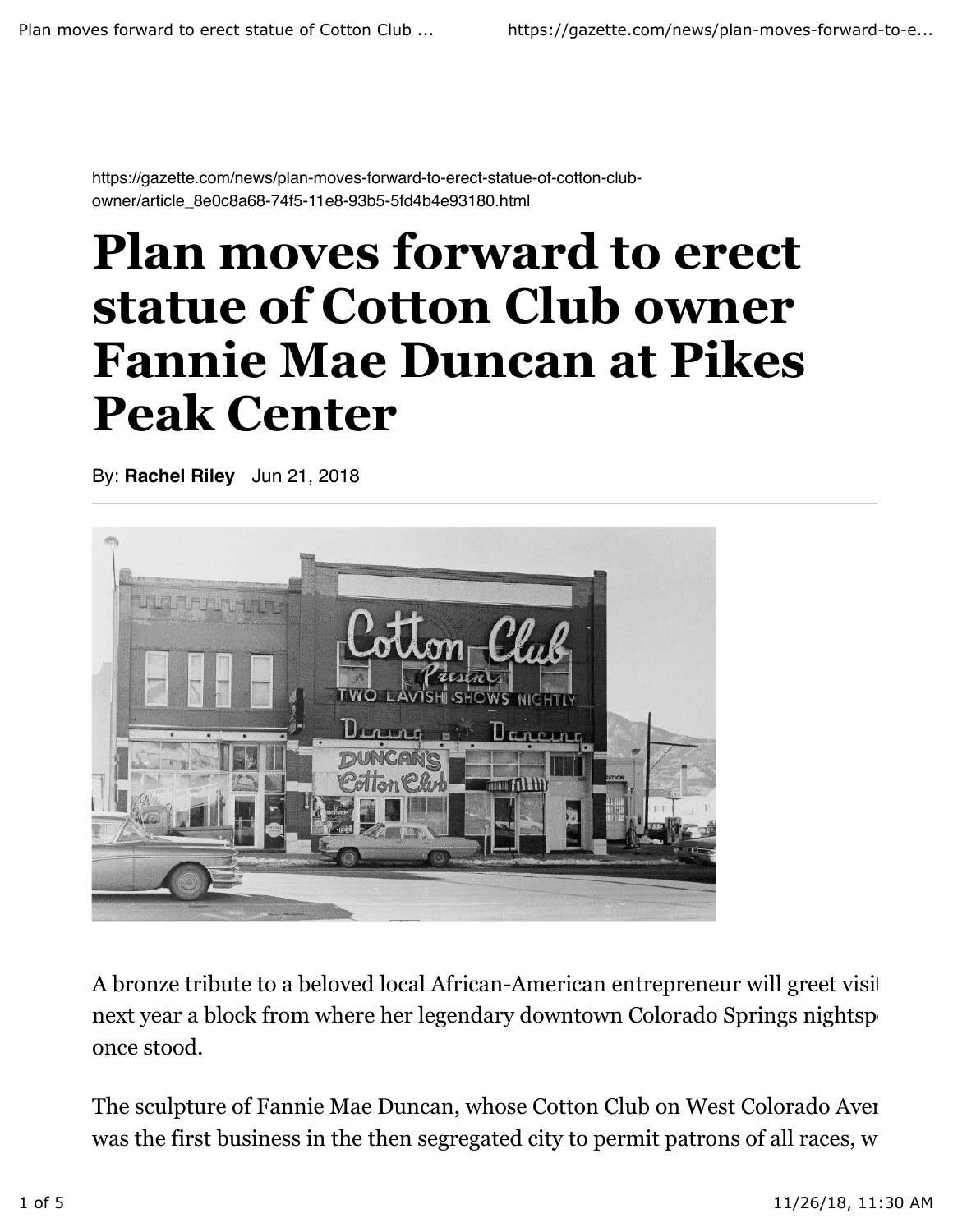designed and sculpted by a Fort Collins-based artist and placed in front of the Pil Peak Center late next summer or early fall.

On Wednesday, sculptor Lori Kiplinger Pandy signed a \$100,000 agreement to c the statue, which will be paid for by donations. About 50 people gathered to watch signing at Centennial Hall near where the statue will stand.

Kay Esmiol, chairwoman of the committee behind the project, said at the event that the statue will not only be the first in the Pikes Peak region to honor a black female. but also the first to honor any woman.

Duncan's club, which opened in the 1950s and bustled with life during the divisive Civil Rights era, offered famous black musicians such as Louis Armstrong, Duke Ellington and B.B. King a place to play and stay when The Broadmoor and The Antlers hotels only allowed white performers.

The club was known for the black-and-white sign that Duncan placed in the wind which read: "EVERYBODY WELCOME."

Esmiol, who wrote a Duncan biography before the influential businesswoman die 2005, said that sentiment is still relevant today.

"To unite people through a mutual love of the arts is a message that's timeless," Esmiol told The Gazette.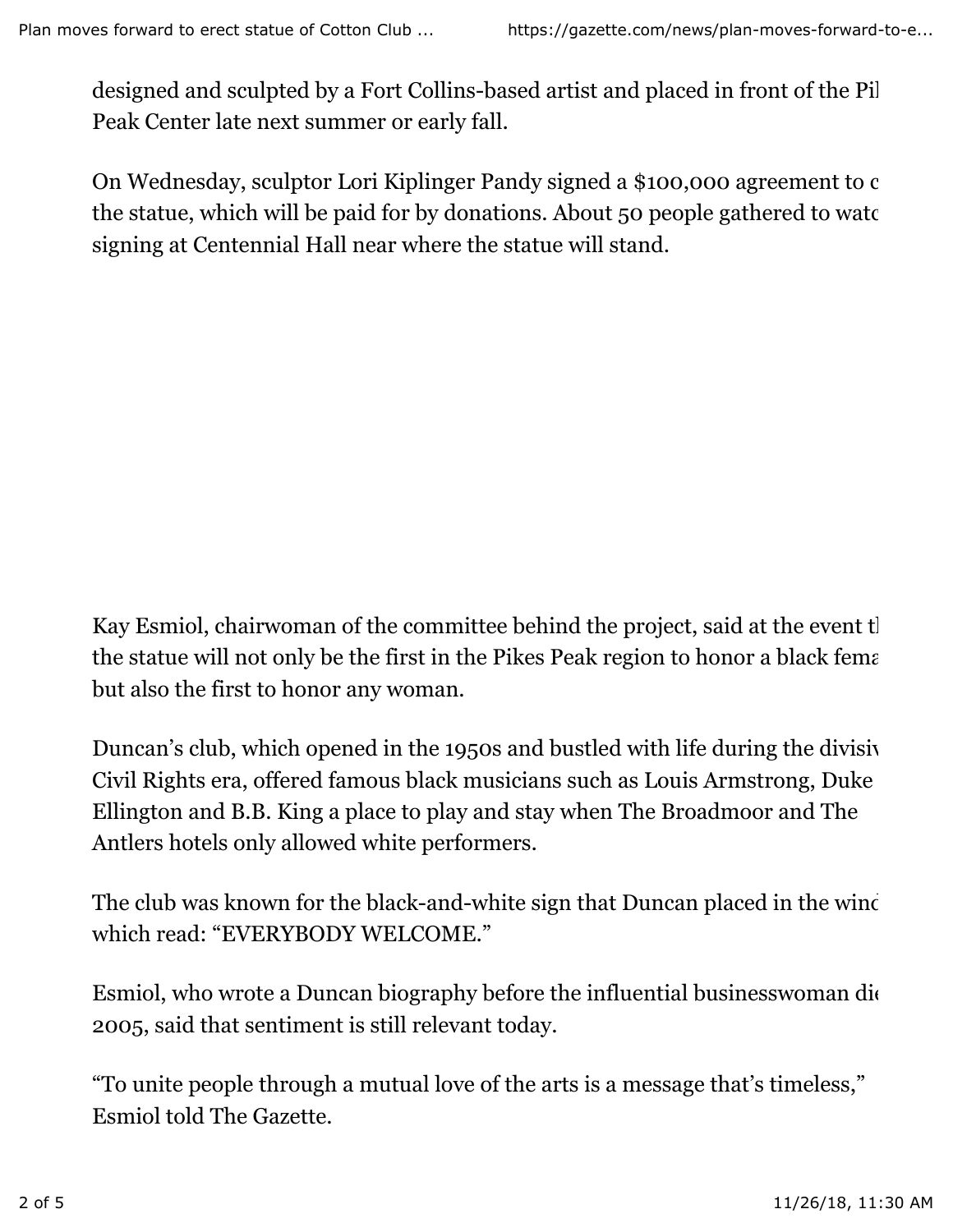The idea to honor Duncan with a statue came from a group of students that Esmi mentored while working as an English teacher at Eagleview Middle School in the 1990s, she said. The students chose Duncan as the subject for a play, starring minorities, and wrote and performed her story.

Esmiol presented the plan for the sculpture last August to El Paso County commissioners, who gave the statue steering committee the go-ahead to proceed.

"When I heard about the statue, it brought tears," said Duncan's niece Claudean Bragg-Brooks, who was at the signing.

Bragg-Brooks, 78, who lives in Colorado Springs, said she remembers Duncan for wisdom she imparted and for the sound of her laugh. She recalled working behin concessions counter just inside the club's doorway as a teenager, saying, "We like dance."

Black soldiers, Colorado College students and wealthy white socialites mixed at t club at Sahwatch Street and West Colorado Avenue.

"If anybody in here is participating in business, you know that when you're creat sometimes comes with controversy," Darryl Glenn, president of the Board of Cou Commissioners, said at the signing. "But she was able to stand up and make a difference. And she won that fight."



The only boot you'll need this fall. **Thursday Boots** 

Irving "Dad" Bruce, police chief at the time, allowed her to serve anyone 21 or over.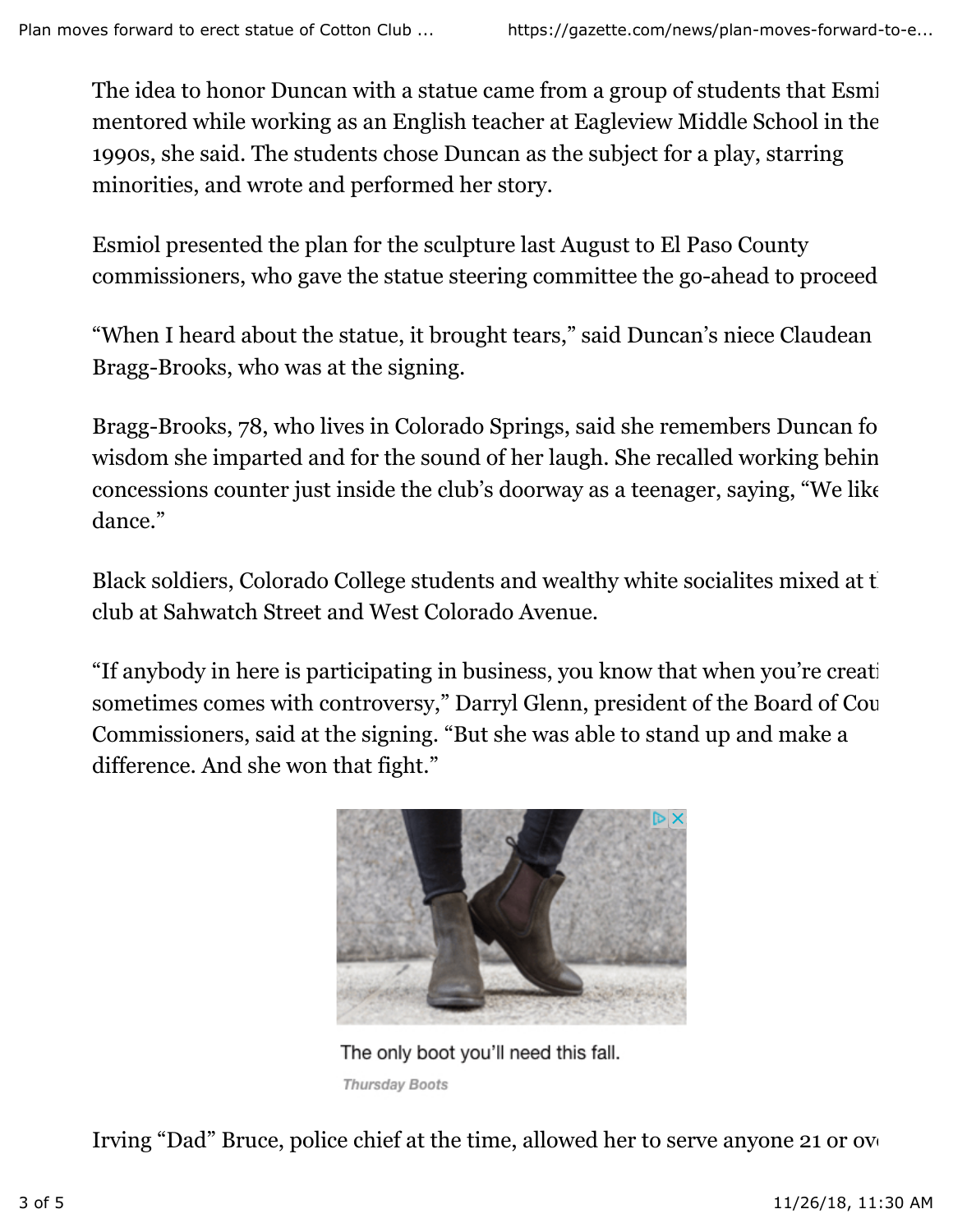Facing pressure from white business owners who were losing money to Duncan's enterprise, he originally told her that she could cater only to black customers. Although he changed his mind, her response became one of her most notable quotes: "I check 'em for age. I didn't know I had to check 'em for color."

During urban renewal efforts in the 1970s, the club was lost when city officials bought two of the buildings she owned, despite her objections.

But downtown remains a center for art and culture, Colorado Springs Pioneers Museum Director Matt Mayberry said in addressing the small crowd at the signing.

"We want art that truly represents our sense of place and our diversity," he said. that should be a mirror that reflects all of us. This sculpture of Fannie Mae Duncan will help to do just that."

Pandy, who will be sharing the sculpting process on a blog available at KiplingerPandy.com, specializes in bronze, ceramic and cast stone sculptures of people and wildlife.

The statue steering committee has raised \$59,000 so far, Esmiol said. With transportation and installation, the cost of the project will exceed \$100,000, she

Donations can be mailed to The FMD Sculpture Project, Colorado Springs Pioneers Museum, 215 S. Tejon St., Colorado Springs, CO 80903. Checks should be made to "Pioneers Museum/FMD Statue." For more information, email Esmiol at kesmiol@q.com.